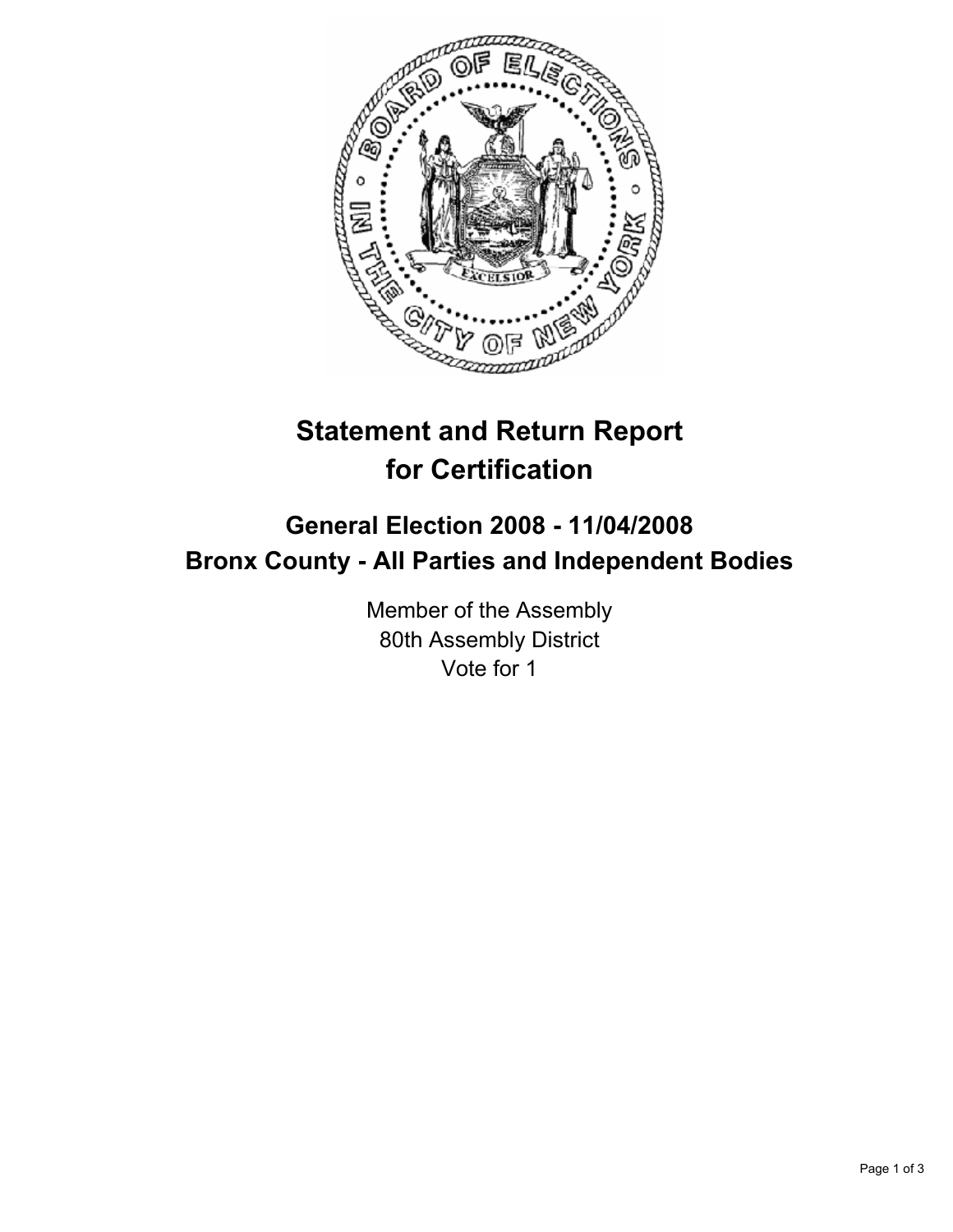

### **Assembly District 80**